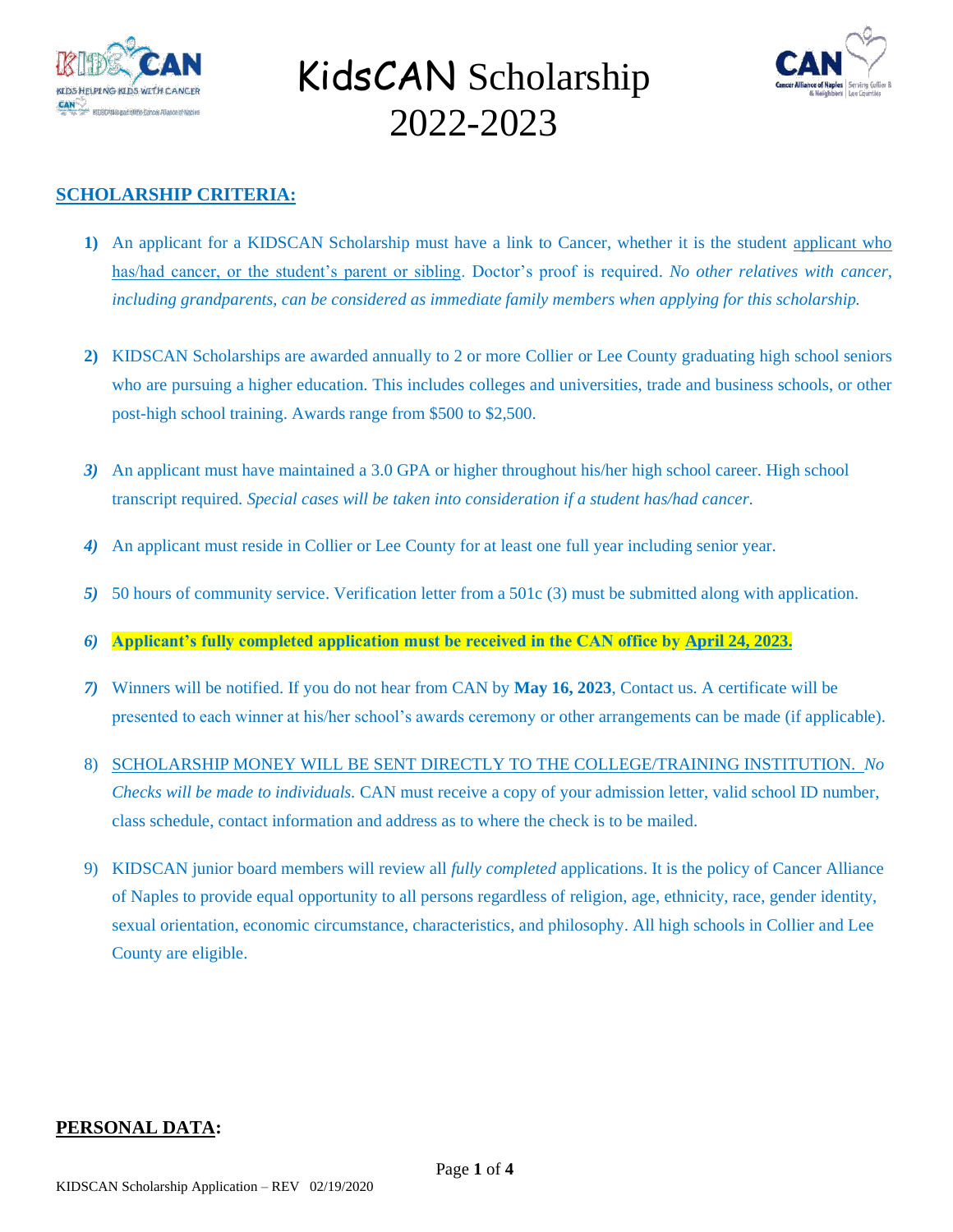



|                                                                                                                   | Date of Birth: ______________ |  |  |
|-------------------------------------------------------------------------------------------------------------------|-------------------------------|--|--|
|                                                                                                                   |                               |  |  |
|                                                                                                                   |                               |  |  |
|                                                                                                                   |                               |  |  |
| Length of Time Residing in Collier or Lee County: ______________________________                                  |                               |  |  |
| <b>EDUCATIONAL DATA:</b>                                                                                          |                               |  |  |
|                                                                                                                   |                               |  |  |
|                                                                                                                   |                               |  |  |
|                                                                                                                   |                               |  |  |
| <b>COLLEGE/UNIVERSITY/TRAINING CENTER APPLIED TO</b>                                                              |                               |  |  |
|                                                                                                                   |                               |  |  |
|                                                                                                                   |                               |  |  |
|                                                                                                                   |                               |  |  |
| Degree or Course of Study Interested In?                                                                          |                               |  |  |
|                                                                                                                   |                               |  |  |
|                                                                                                                   |                               |  |  |
|                                                                                                                   |                               |  |  |
| Attach a Letter of Recommendation from a counselor, teacher, coach, or other adult who has personally worked with |                               |  |  |

you in a mentoring or educational role.

Name of Person Writing Letter of Recommendation: \_\_\_\_\_\_\_\_\_\_\_\_\_\_\_\_\_\_\_\_\_\_\_\_\_\_\_\_\_\_\_\_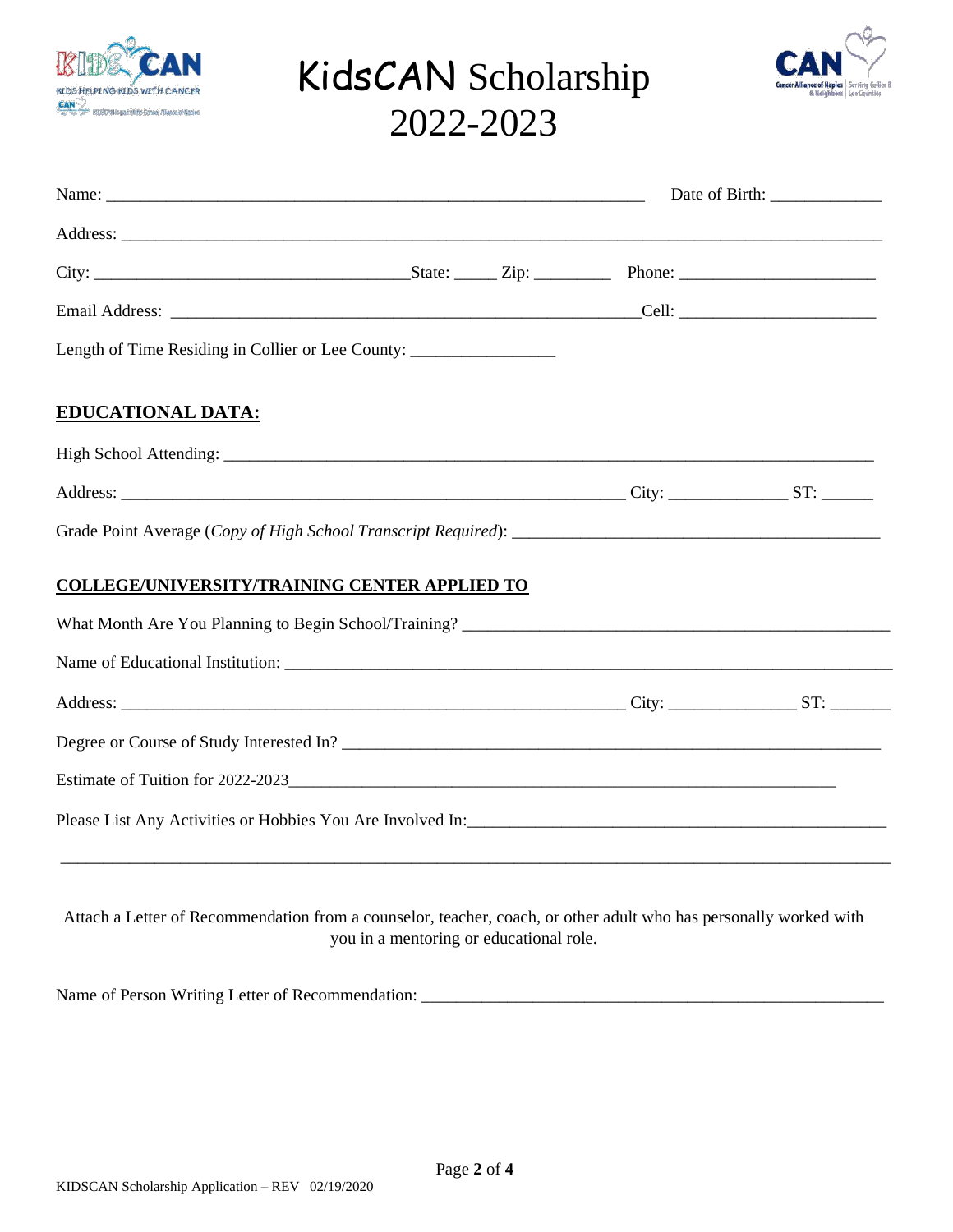



### **COMMUNITY SERVICE HOURS**

Community Service Hours Completed When Application Submitted **(50 required)** \_\_\_\_\_\_\_\_\_\_\_\_\_\_\_\_\_\_\_\_\_

*Letter on Professional Letterhead with Supervisor Contact Information Must Be Submitted with Application.* 

### **PERSONAL ESSAY: 750-1000 WORDS:**

*Describe How Cancer Affected Your Life. What You Have Learned from The Experience. How It Shaped Your Dreams and Aspirations and How This Scholarship Will Assist in Supporting You to Reach Your Goal(s)?* 

**ESSAY** *WEIGHS HEAVILY TOWARD SELECTION*

\*Complete on Separate Sheet of Paper\*

#### **Mail application to: KIDSCAN Scholarships c/o Cancer Alliance of Naples (CAN) 3384 Woods Edge Circle Suite 102 Bonita Springs, FL 34134**

## **Checklist:**

- \_\_\_Completed Application
- \_\_\_Personal Essay 750-1000 Words on a Separate Sheet
- \_\_\_Letter of Recommendation
- \_\_\_Letter on Professional Letterhead Verifying Community Service Hours
- \_\_\_High School Transcript
- \_\_\_Copy of Driver's License or Other Proof of Collier or Lee County Residence
- \_\_\_ Physician Verification Form. **Doctor Must Fax from His/Her Office.** Fax to: (239) 643-4616

Signature of Student Applicant \_\_\_\_\_\_\_\_\_\_\_\_\_\_\_\_\_\_\_\_\_\_\_\_\_\_\_\_\_\_\_\_\_\_\_\_\_\_\_\_\_\_\_\_\_\_\_\_ Date\_\_\_\_\_\_\_\_\_